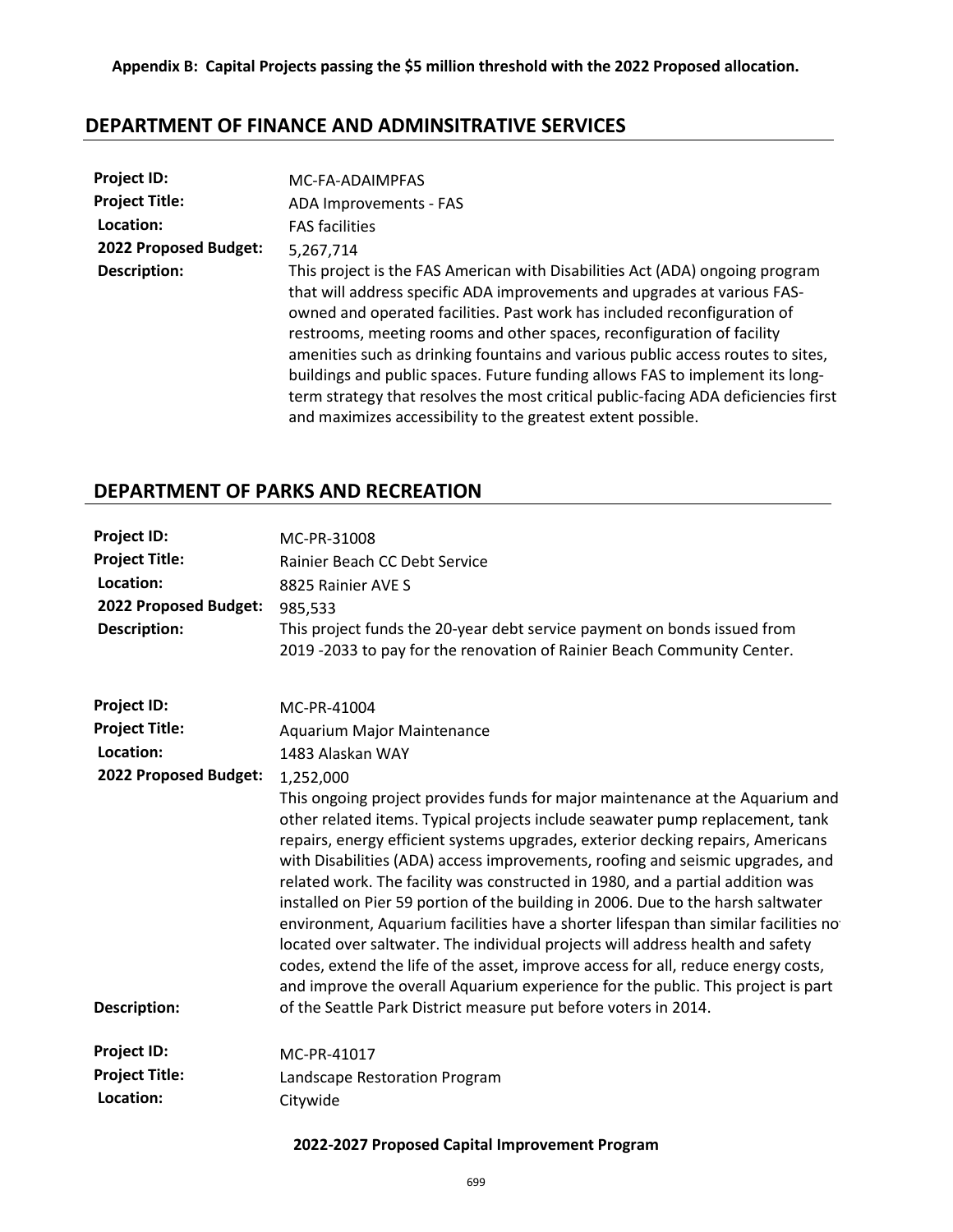**2022 Proposed Budget:** 305,000 **Description:** This ongoing program restores developed landscape areas by replacing and installing shrubbery, trees, turf, structural elements, and other elements in parks throughout the City. The program also includes a monitoring and plant establishment project, which provides necessary labor and materials to ensure that each restoration site is checked twice a year for the first three years after planting.

#### **SEATTLE CITY LIGHT**

| <b>Project ID:</b>    | MC-CL-WC2250                                                                                                                                                                                                                                                                                                                                                                                                                                                                                                                                                                    |
|-----------------------|---------------------------------------------------------------------------------------------------------------------------------------------------------------------------------------------------------------------------------------------------------------------------------------------------------------------------------------------------------------------------------------------------------------------------------------------------------------------------------------------------------------------------------------------------------------------------------|
| <b>Project Title:</b> | <b>Energy Efficiency</b>                                                                                                                                                                                                                                                                                                                                                                                                                                                                                                                                                        |
| Location:             | <b>NA</b>                                                                                                                                                                                                                                                                                                                                                                                                                                                                                                                                                                       |
| 2022 Proposed Budget: | 28,393,643                                                                                                                                                                                                                                                                                                                                                                                                                                                                                                                                                                      |
| <b>Description:</b>   | This ongoing project funds energy efficiency programs at City Light.                                                                                                                                                                                                                                                                                                                                                                                                                                                                                                            |
| <b>Project ID:</b>    |                                                                                                                                                                                                                                                                                                                                                                                                                                                                                                                                                                                 |
| <b>Project Title:</b> | MC-CL-WC3133                                                                                                                                                                                                                                                                                                                                                                                                                                                                                                                                                                    |
| Location:             | <b>Environmental Claims</b>                                                                                                                                                                                                                                                                                                                                                                                                                                                                                                                                                     |
| 2022 Proposed Budget: | System Wide                                                                                                                                                                                                                                                                                                                                                                                                                                                                                                                                                                     |
| <b>Description:</b>   | 11,636,595<br>This ongoing project funds all environmental liability clean-up and remediation<br>work on City Light owned and non-owned properties, whether voluntary or<br>ordered by State or Federal environmental regulating agencies.                                                                                                                                                                                                                                                                                                                                      |
| <b>Project ID:</b>    | MC-CL-XF9103                                                                                                                                                                                                                                                                                                                                                                                                                                                                                                                                                                    |
| <b>Project Title:</b> | Office Furniture and Equipment Replacement                                                                                                                                                                                                                                                                                                                                                                                                                                                                                                                                      |
| Location:             | System wide                                                                                                                                                                                                                                                                                                                                                                                                                                                                                                                                                                     |
| 2022 Proposed Budget: | 8,520,500                                                                                                                                                                                                                                                                                                                                                                                                                                                                                                                                                                       |
| <b>Description:</b>   | This ongoing project provides renovations of office space and capital<br>replacement of office equipment, including modular office workstations,<br>conference room ensemble furniture, flexible group workspaces, and major<br>office machines. Improvements will enhance worker safety, with improved<br>light, airflow, and ergonomics, as well as enhance productivity and team<br>collaboration. This project also supports the City's Space Reduction Pilot, which<br>aims to reduce the utility's footprint in the downtown core by 25% to achieve<br>cost efficiencies. |
| <b>Project ID:</b>    | MC-CL-XF9161                                                                                                                                                                                                                                                                                                                                                                                                                                                                                                                                                                    |
| <b>Project Title:</b> | <b>Substation Comprehensive Improvements</b>                                                                                                                                                                                                                                                                                                                                                                                                                                                                                                                                    |
| Location:             | System wide                                                                                                                                                                                                                                                                                                                                                                                                                                                                                                                                                                     |
| 2022 Proposed Budget: | 1,310,867                                                                                                                                                                                                                                                                                                                                                                                                                                                                                                                                                                       |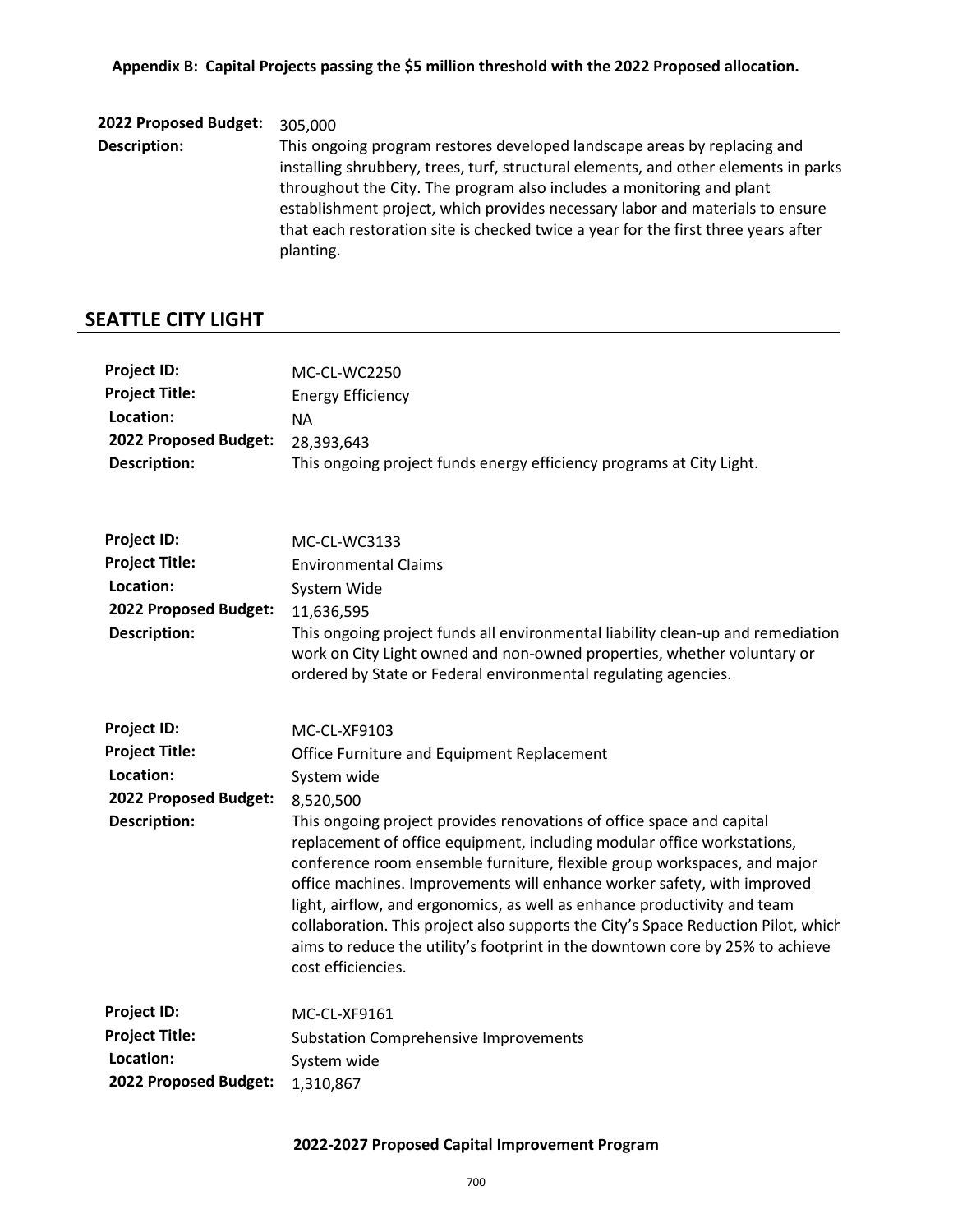#### **Appendix B: Capital Projects passing the \$5 million threshold with the 2022 Proposed allocation.**

| <b>Description:</b>   | This ongoing project funds substation improvements identified in City Light's<br>Comprehensive Facilities Plan, seismic fitness reports, and periodic inspections<br>targeting transmission and distribution buildings. The project implements<br>items necessary to support assigned personnel, such as lunchroom and locker<br>room facilities required by the union contracts, as well as structural and<br>mechanical corrections and enhancements at substation facilities. |
|-----------------------|----------------------------------------------------------------------------------------------------------------------------------------------------------------------------------------------------------------------------------------------------------------------------------------------------------------------------------------------------------------------------------------------------------------------------------------------------------------------------------|
| <b>Project ID:</b>    | MC-CL-XS6232                                                                                                                                                                                                                                                                                                                                                                                                                                                                     |
| <b>Project Title:</b> | Skagit - Sewer System Rehabilitation                                                                                                                                                                                                                                                                                                                                                                                                                                             |
| Location:             | Milepost 126 State Highway 20                                                                                                                                                                                                                                                                                                                                                                                                                                                    |
| 2022 Proposed Budget: | 161,097                                                                                                                                                                                                                                                                                                                                                                                                                                                                          |
| <b>Description:</b>   | This project funds the replacement or repairs of numerous sewer pipe breaks,<br>leaks, and sags in the combined Skagit River sewer/drainage collection system,<br>located at the Diablo Dam site and also provides major renovations to the<br>aging Newhalem wastewater treatment plant. This project eliminates potential<br>overloads in the sewage treatment plant that can cause pollution of the Skagit<br>River and surrounding soil contamination.                       |
| <b>Project ID:</b>    | MC-CL-ZS8350                                                                                                                                                                                                                                                                                                                                                                                                                                                                     |
| <b>Project Title:</b> | <b>Overhead Outage Replacements</b>                                                                                                                                                                                                                                                                                                                                                                                                                                              |
| Location:             | System wide                                                                                                                                                                                                                                                                                                                                                                                                                                                                      |
| 2022 Proposed Budget: | 1,042,904                                                                                                                                                                                                                                                                                                                                                                                                                                                                        |
| <b>Description:</b>   | This ongoing project supports the capitalized portion of work resulting from<br>unplanned, non-emergency, overhead outages. These outages result from<br>events, such as storms, accidents, and equipment failures. The project funds<br>permanent storm repairs and construction of new infrastructure to bypass<br>failing equipment. The project ensures that customers' electric power is<br>restored as quickly as possible.                                                |
| <b>Project ID:</b>    | MC-CL-ZT8435                                                                                                                                                                                                                                                                                                                                                                                                                                                                     |
| <b>Project Title:</b> | <b>State Route 520 Bridge Relocations</b>                                                                                                                                                                                                                                                                                                                                                                                                                                        |
| Location:             | SR 520 / Lake Washington                                                                                                                                                                                                                                                                                                                                                                                                                                                         |
| 2022 Proposed Budget: | 7,477,982                                                                                                                                                                                                                                                                                                                                                                                                                                                                        |
| <b>Description:</b>   | This project provides relocation and installation of power service<br>infrastructure, such as feeder extensions, to support WSDOT's replacement of<br>the State Route 520 Bridge from Montlake to I-5. This project is projected to be<br>fully reimbursable by WSDOT.                                                                                                                                                                                                           |

# **SEATTLE DEPARTMENT OF TRANSPORTATION**

| <b>Project ID:</b>    | MC-TR-C020                 |
|-----------------------|----------------------------|
| <b>Project Title:</b> | <b>New Traffic Signals</b> |
| Location:             | Citywide                   |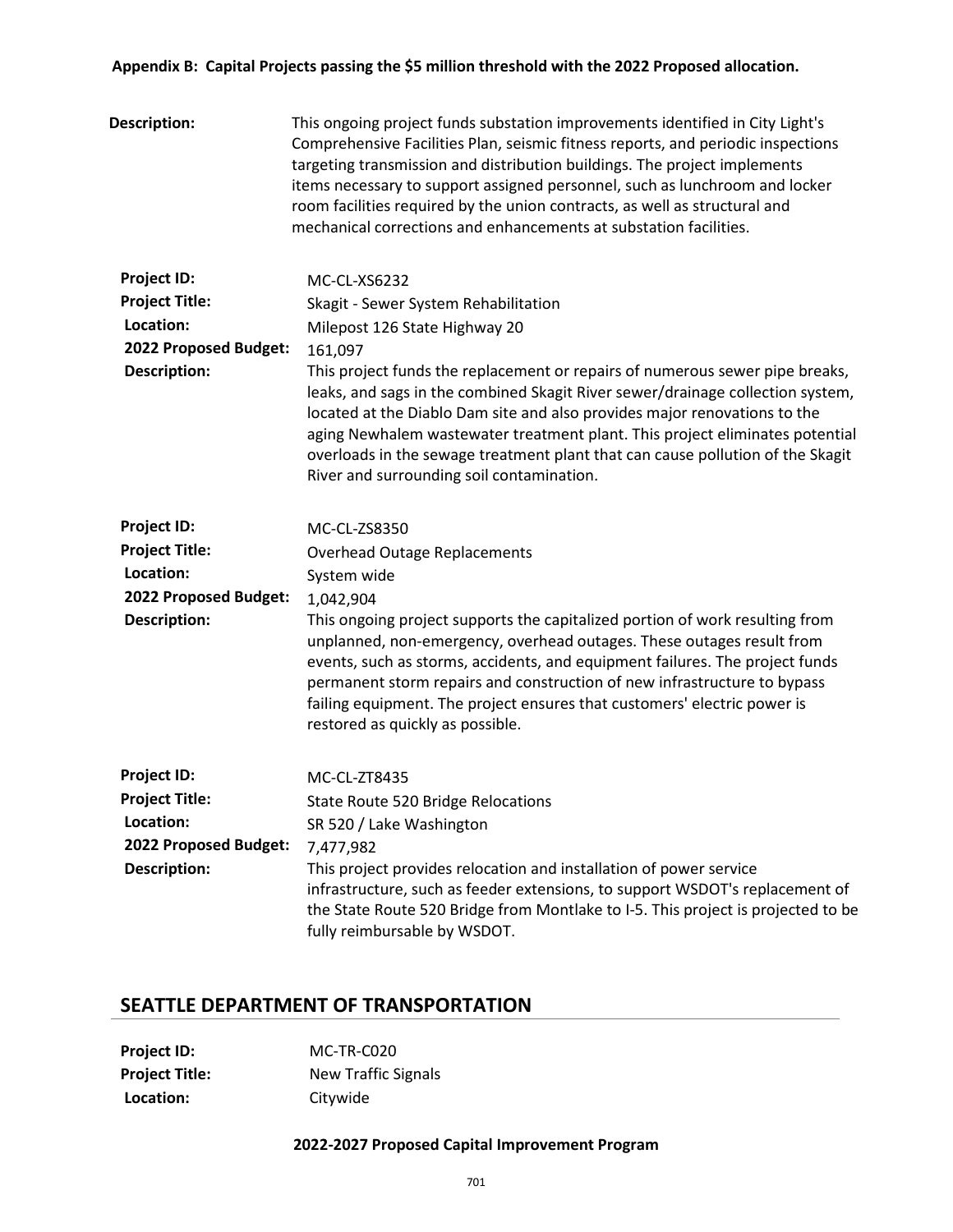| 2022 Proposed Budget: | 1,867,000                                                                                                                                                                                                                                                                                                                                                                                                                                                                             |
|-----------------------|---------------------------------------------------------------------------------------------------------------------------------------------------------------------------------------------------------------------------------------------------------------------------------------------------------------------------------------------------------------------------------------------------------------------------------------------------------------------------------------|
| <b>Description:</b>   | This ongoing project installs new traffic signals or significant capital<br>improvements to existing signals to improve traffic flow, reduce the frequency<br>and severity of traffic collisions, and support pedestrian, bicycle or transit<br>activity. Location choices are based upon pedestrian, bicycle, and vehicle<br>volumes; school, senior citizen, and handicapped accessible crossing<br>requirements; transit speed and reliability; and collisions frequency criteria. |
| <b>Project ID:</b>    | MC-TR-C054                                                                                                                                                                                                                                                                                                                                                                                                                                                                            |
| <b>Project Title:</b> | SPU Drainage Partnership - Broadview Pedestrian Improvements                                                                                                                                                                                                                                                                                                                                                                                                                          |
| Location:             | Various                                                                                                                                                                                                                                                                                                                                                                                                                                                                               |
| 2022 Proposed Budget: | 8,099,889                                                                                                                                                                                                                                                                                                                                                                                                                                                                             |
| <b>Description:</b>   | This funding will be used to partner with SPU's South Park Drainage<br>Improvement projects. SPU is planning to install a pump station to control<br>flooding in the South Park area. However, that alone will not control flooding.<br>Many streets in the area are in poor condition and don't have a street drainage<br>collection system. This funding will allow SPU and SDOT to partner to install<br>the needed collection systems and repair the deteriorated roads.          |
| <b>Project ID:</b>    | MC-TR-C060                                                                                                                                                                                                                                                                                                                                                                                                                                                                            |
| <b>Project Title:</b> | Bike Master Plan - Urban Trails and Bikeways                                                                                                                                                                                                                                                                                                                                                                                                                                          |
| Location:             | Multiple                                                                                                                                                                                                                                                                                                                                                                                                                                                                              |
| 2022 Proposed Budget: | 1,000,999                                                                                                                                                                                                                                                                                                                                                                                                                                                                             |
| <b>Description:</b>   | This program supports the City's Urban Trails and Bikeways. Activities include<br>spot improvements, bike facility safety improvements, bike parking, education<br>& outreach as well as planning & research.                                                                                                                                                                                                                                                                         |
| Project ID:           | MC-TR-C096                                                                                                                                                                                                                                                                                                                                                                                                                                                                            |
| <b>Project Title:</b> | Georgetown to South Park Trail                                                                                                                                                                                                                                                                                                                                                                                                                                                        |
| Location:             | Various                                                                                                                                                                                                                                                                                                                                                                                                                                                                               |
| 2022 Proposed Budget: | 4,289,131                                                                                                                                                                                                                                                                                                                                                                                                                                                                             |
| <b>Description:</b>   | This project will create a walkable, bikeable path uniting the Georgetown and<br>South Park neighborhoods. The path will enhance walkability between<br>Georgetown and South Park's historic Main Streets. Funding covers<br>preliminary engineering, design, and outreach.                                                                                                                                                                                                           |
| <b>Project ID:</b>    | <b>MC-TR-C105</b>                                                                                                                                                                                                                                                                                                                                                                                                                                                                     |
| <b>Project Title:</b> | <b>Thomas Street Redesigned</b>                                                                                                                                                                                                                                                                                                                                                                                                                                                       |
| Location:             | Thomas St. from 5th Ave N to Dexter Ave N                                                                                                                                                                                                                                                                                                                                                                                                                                             |
| 2022 Proposed Budget: | 3,849,649                                                                                                                                                                                                                                                                                                                                                                                                                                                                             |
| <b>Description:</b>   | The project makes improvements to Thomas St from 5th Ave N to Dexter Ave<br>N, including, but not limited to: (1) a half block closure of 5th Ave N and<br>Thomas St to create a public plaza adjacent to the Seattle Center skate park,<br>(2) a 36' wide pedestrian and bicycle promenade from 5th Ave N to Dexter Ave<br>N, and (3) a protected intersection at Dexter Ave N and Thomas St.                                                                                        |
| <b>Project ID:</b>    | MC-TR-C112                                                                                                                                                                                                                                                                                                                                                                                                                                                                            |
|                       |                                                                                                                                                                                                                                                                                                                                                                                                                                                                                       |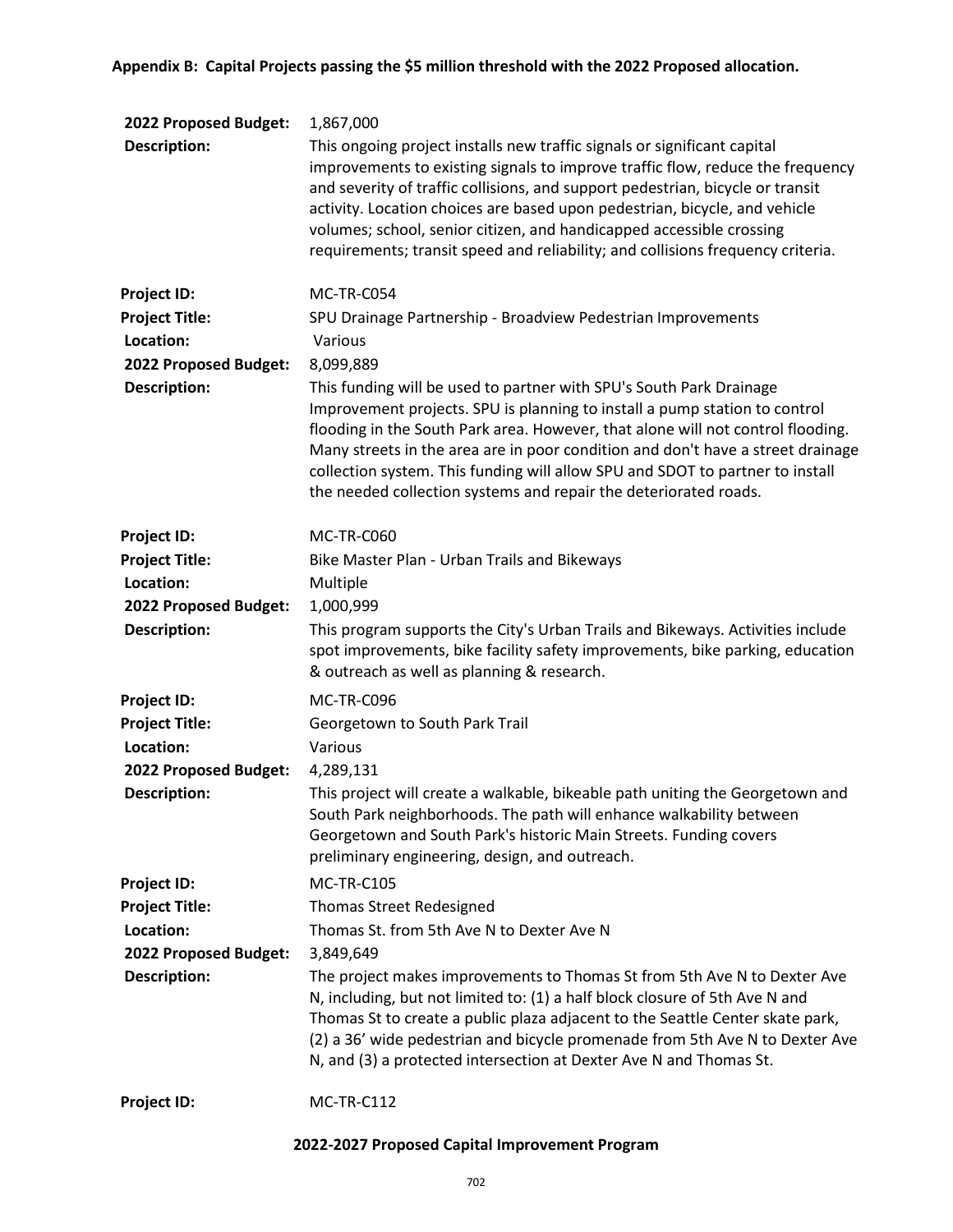# **Appendix B: Capital Projects passing the \$5 million threshold with the 2022 Proposed allocation.**

| <b>Project Title:</b> | <b>Structures Major Maintenance</b>                                                                                                                                                                                                                                                                                                                                                                                                                        |
|-----------------------|------------------------------------------------------------------------------------------------------------------------------------------------------------------------------------------------------------------------------------------------------------------------------------------------------------------------------------------------------------------------------------------------------------------------------------------------------------|
| Location:             | Citywide                                                                                                                                                                                                                                                                                                                                                                                                                                                   |
| 2022 Proposed Budget: | 3,659,999                                                                                                                                                                                                                                                                                                                                                                                                                                                  |
| <b>Description:</b>   | This program provides for major maintenance and rehabilitation of the City's<br>bridges and structural assets that are maintained by the Roadway Structures<br>Division. Examples of improvements that could be funded by this project<br>include: electrical and mechanical upgrades of moveable bridge operating and<br>control systems, repair of cracks and maintenance of concrete and steel<br>structures, and site protection of bridge facilities. |

# **SEATTLE PUBLIC UTILITIES**

| <b>Project ID:</b>    | MC-SU-C1128                                                                                                                                                                                                                                                                                                                                                                                                                                                                                                                                                                                                                                                                                                                            |
|-----------------------|----------------------------------------------------------------------------------------------------------------------------------------------------------------------------------------------------------------------------------------------------------------------------------------------------------------------------------------------------------------------------------------------------------------------------------------------------------------------------------------------------------------------------------------------------------------------------------------------------------------------------------------------------------------------------------------------------------------------------------------|
| <b>Project Title:</b> | <b>Distribution System Improvements</b>                                                                                                                                                                                                                                                                                                                                                                                                                                                                                                                                                                                                                                                                                                |
| Location:             | Citywide                                                                                                                                                                                                                                                                                                                                                                                                                                                                                                                                                                                                                                                                                                                               |
| 2022 Proposed Budget: | 2,498,183                                                                                                                                                                                                                                                                                                                                                                                                                                                                                                                                                                                                                                                                                                                              |
| <b>Description:</b>   | This ongoing program improves service reliability, pressure, capacity, and fire<br>flow in the City's water distribution system. Typical improvements may<br>include, but are not limited to, booster pump station installation, creation of<br>new service zones, and tank elevation or replacement, as well as additional<br>water main pipelines and pressure reducing valves. These improvements to<br>service levels meet Washington Department of Health (DOH) regulations and<br>SPU's Distribution System Pressure Policy to provide greater than 20 psi<br>service pressure. These improvements provide higher flow of water for fire<br>protection which improves public safety and results in smaller and shorter<br>fires. |
| <b>Project ID:</b>    | <b>MC-SU-C3708</b>                                                                                                                                                                                                                                                                                                                                                                                                                                                                                                                                                                                                                                                                                                                     |
| <b>Project Title:</b> | <b>Outfall Rehabilitation Program</b>                                                                                                                                                                                                                                                                                                                                                                                                                                                                                                                                                                                                                                                                                                  |
| Location:             | Various                                                                                                                                                                                                                                                                                                                                                                                                                                                                                                                                                                                                                                                                                                                                |
| 2022 Proposed Budget: | 500,000                                                                                                                                                                                                                                                                                                                                                                                                                                                                                                                                                                                                                                                                                                                                |
| <b>Description:</b>   | This ongoing project provides rehabilitation of outfalls throughout Seattle<br>Public Utilities service area. Typical improvements may include, but are not<br>limited to, repair, rehabilitation or replacement of outfall structures. This<br>project will investigate the condition of each of the outfalls and complete an<br>options analysis, followed by design, construction, and closeout activities.                                                                                                                                                                                                                                                                                                                         |
| <b>Project ID:</b>    | <b>MC-SU-C5404</b>                                                                                                                                                                                                                                                                                                                                                                                                                                                                                                                                                                                                                                                                                                                     |
| <b>Project Title:</b> | IT Infrastructure                                                                                                                                                                                                                                                                                                                                                                                                                                                                                                                                                                                                                                                                                                                      |
| Location:             | N/A                                                                                                                                                                                                                                                                                                                                                                                                                                                                                                                                                                                                                                                                                                                                    |
| 2022 Proposed Budget: | 1,750,000                                                                                                                                                                                                                                                                                                                                                                                                                                                                                                                                                                                                                                                                                                                              |